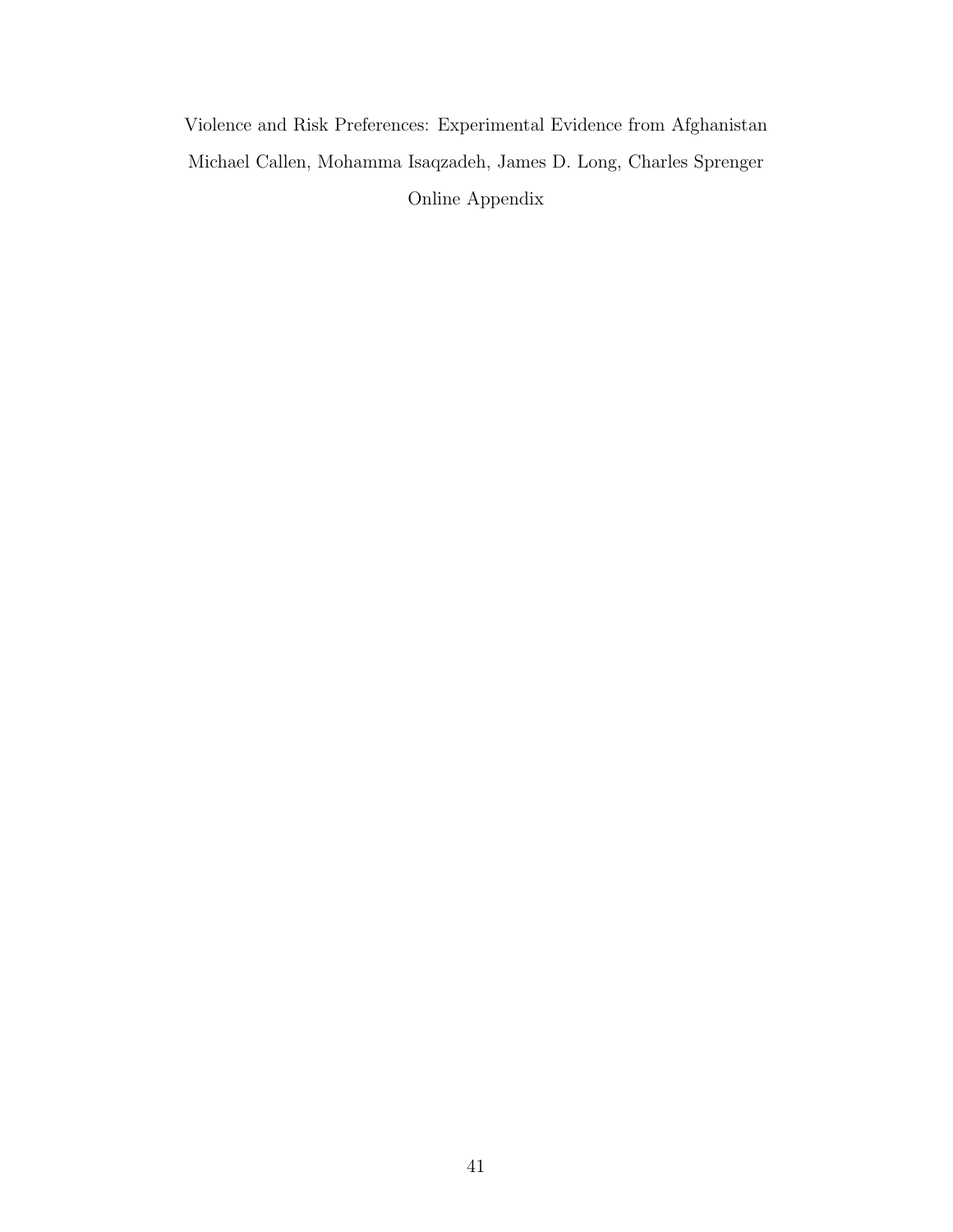## A Online Appendix

A.A Task Translations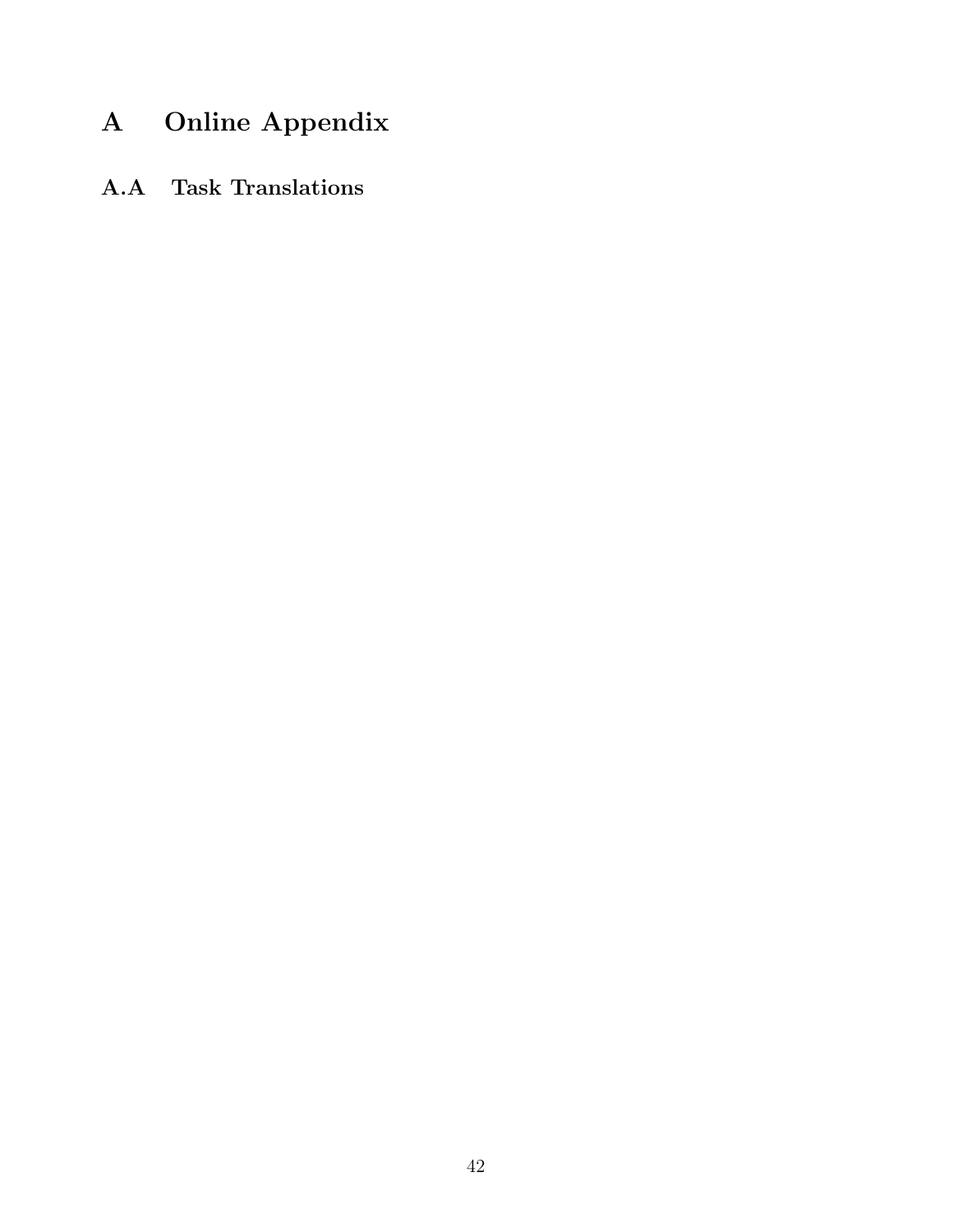|  | Figure A1: Dari Translations of Decision Tasks 1 and 2 |  |
|--|--------------------------------------------------------|--|
|--|--------------------------------------------------------|--|

| <i>Panel A</i> : Task 1 |  |
|-------------------------|--|
|-------------------------|--|

| نمبر سوالات  | بخش 1                                            | بخش 2                                            | انتخاب شما<br>( 1 يا2 ) |
|--------------|--------------------------------------------------|--------------------------------------------------|-------------------------|
|              | 10% جانس بردن 450 افغاني (شمار ه 10)، 90%        | 50% جانس بردن 450 افغاني (شمار ه هاي 6 الى 10)،  |                         |
|              | چانس بردن () افغانی (شماره های 1 المی 9 )        | 50% چانس بردن 150 افغانی(شماره های 1 المی 5)     |                         |
| 2            | 20% جانس بردن 450 افغاني (شماره هاي 9 الي        | 50% جانس بردن 450 افغاني (شمار ه هاي 6 الى 10)،  |                         |
|              | 10). 80% چانس بردن 0 افغانی (شماره های 1 البی    | 50% جانس بردن 150 افغاني (شمار ه هاي 1 البي 5)   |                         |
|              |                                                  |                                                  |                         |
| $\mathbf{3}$ | 30% جانس بردن 450 افغاني (شماره هاي 8 الي        | 50% جانس بردن 450 افغاني (شمار ه هاي 6 الى 10)،  |                         |
|              | 10)، 70% چانس بردن () افغاني (شمار ه هاي 1 البي  | 50% جانس بردن 150 افغاني (شمار ه هاي 1 البي 5)   |                         |
|              |                                                  |                                                  |                         |
| 4            | 40% جانس بر دن 450 افغاني (شمار ه هاي 7 الي      | 50% جانس بردن 450 افغاني (شمار ه هاي 6 الى 10)،  |                         |
|              | 10)، 60% چانس بردن () افغاني (شمار ه هاي 1 البي  | 50% جانس بردن 150 افغاني (شمار ه هاي 1 البي 5)   |                         |
|              | 6)                                               |                                                  |                         |
| 5            | 50% جانس بردن 450 افغاني (شماره هاي 6 الي        | 50% جانس بردن 450 افغاني (شمار ه هاي 6 الى 10)،  |                         |
|              | 10)، 50% چانس بردن () افغاني (شمار ه هاي 1 البي  | 50% جانس بردن 150 افغاني (شمار ه هاي 1 البي 5)   |                         |
|              | 5                                                |                                                  |                         |
| 6            | 60% جانس بر دن 450 افغاني (شمار ه هاي 5 الي      | 50% جانس بردن 450 افغاني (شمار ه هاي 6 الى 10)،  |                         |
|              | 10)، 40% چانس بر دن 0 افغانی (شمار ه های 1 البی  | 50% جانس بردن 150 افغاني (شمار ه هاي 1 البي 5)   |                         |
|              | (4                                               |                                                  |                         |
| $\tau$       | 70% جانس بردن 450 افغاني (شماره هاي 4 الي        | 50% چانس بردن 450 افغاني (شمار ه هاي 6 الي 10)،  |                         |
|              | 10)، 30% چانس بردن 0 افغانی (شمار ه های 1 البی   | 50% جانس بردن 150 افغاني (شمار ه هاي 1 البي 5)   |                         |
|              | (3                                               |                                                  |                         |
| 8            | 80% جانس بردن 450 افغاني (شماره هاي 3 الي        | 50% جانس بردن 450 افغاني (شمار ه هاي 6 الى 10)،  |                         |
|              | 10)، 20% چانس بر دن () افغاني (شمار ه هاي 1 المي | 50% جانس بردن 150 افغاني (شمار ه هاي 1 البي 5)   |                         |
|              |                                                  |                                                  |                         |
| 9            | 90% جانس بردن 450 افغاني (شماره هاي 2 الي        | 50% جانس بردن 450 افغاني (شمار ه هاي 6 الى 10)،  |                         |
|              | 10)، 10% چانس بر دن 0 افغانی (شمار ه 1 )         | 50% جانس بردن 150 افغاني (شمار ه هاي 1 البي 5)   |                         |
| 10           | 100% جانس بر دن 450 افغاني (شمار ه هاي 1 الي     | 50% جانس بر دن 450 افغاني (شمار ه هاي 6 الى 10)، |                         |
|              | 10)، 0% چانس بر دن 0 افغانی                      | 50% جانس بر دن 150 افغانی (شمار ه های 1 الی 5)   |                         |
|              |                                                  |                                                  |                         |

*P anel B* : *T ask* 2

| انتخاب شما ( 1 يا2 | انتخاب 2   | انتخاب 1                                                                               | گزينه          |
|--------------------|------------|----------------------------------------------------------------------------------------|----------------|
|                    |            |                                                                                        | شماره          |
|                    | 150 افغاني | 10% چانس بردن 450 افغاني ( شمار ه 10)، 90% چانس بردن 0 افغاني (شمار ه                  |                |
|                    |            | های 1 المی 9)                                                                          |                |
|                    | 150 افغانی | 20% جانس بردن 450 افغاني ( شماره هاي 9 و10)، 80% جانس بردن 0 افغاني                    | 2              |
|                    |            | (شماره های 1 المی 8)                                                                   |                |
|                    | 150 افغاني | $0$ 30% چانس بردن 450 افغاني ( شماره هاي 8 الي $(10 \cdot 10)$ % چانس بردن $\sqrt{30}$ | 3              |
|                    |            | افغانسی (شمار ه های 1 البی 7)                                                          |                |
|                    | 150 افغاني | 940 جانس بردن 450 افغاني ( شماره هاي 7 الي 10)، 60% جانس بردن $(40 \,$                 | 4              |
|                    |            | افغانی (شمار ه های 1 البی 6)                                                           |                |
|                    | 150 افغاني | 05% جانس بر دن 450 افغاني ( شمار ه هاي 6 الي 10)، 50% جانس بر دن 0 $\%$                | 5              |
|                    |            | افغانسی (شمار ه های 1 البی 5)                                                          |                |
|                    | 150 افغانی | 0% چانس بردن 450 افغاني ( شماره هاي 5 الي 10)، 40% چانس بردن 0                         | 6              |
|                    |            | افغانسی (شمار ه های 1 البی 4)                                                          |                |
|                    | 150 افغانی | 70% چانس بردن 450 افغاني ( شماره هاي 4 الي 10)، 30% چانس بردن 0                        | $\overline{7}$ |
|                    |            | افغانی (شمار ه های 1 الی 3)                                                            |                |
|                    | 150 افغانی | 80% چانس بردن 450 افغاني ( شماره هاي 3 الى 10)، 20% چانس بردن 0                        | 8              |
|                    |            | افغانس (شمارہ 1 البی 2)                                                                |                |
|                    | 150 افغانی | 90% چانس بردن 450 افغاني ( شماره هاي 2 الى 10)، 10% چانس بردن 0                        | 9              |
|                    |            | افغانی (شمار ه 1)                                                                      |                |
|                    | 150 افغانی | 100% چانس بردن 450 افغاني ( شمار ه هاي 1 الى 10)، 0% چانس بردن 0                       | 10             |
|                    |            | افغاني                                                                                 |                |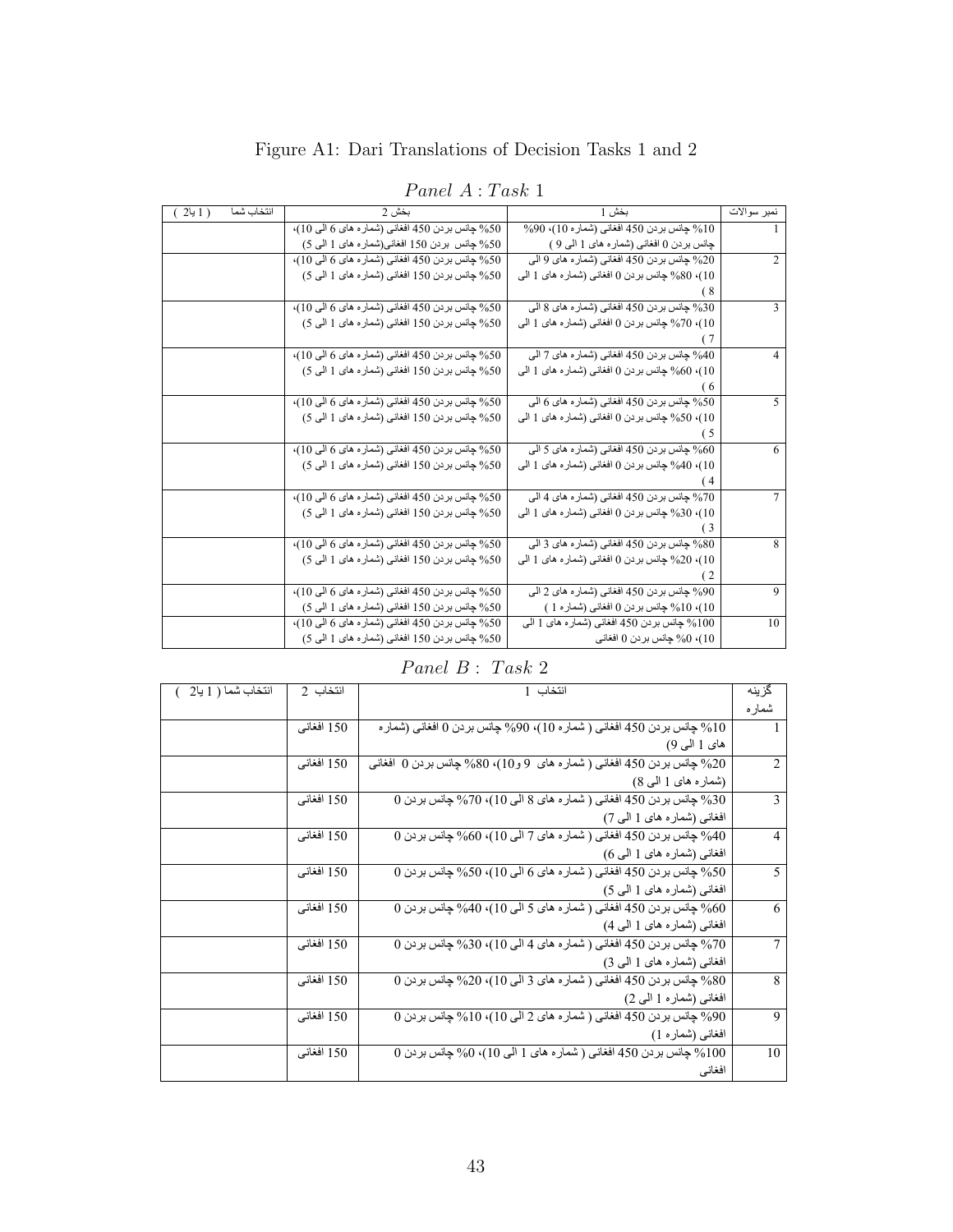## A.B Additional Tables

| Dependent Variable:                     |                  |                  | $v(150)_c - v(150)_u$ |             |                  |                  |
|-----------------------------------------|------------------|------------------|-----------------------|-------------|------------------|------------------|
|                                         | $\overline{(1)}$ | $\overline{(2)}$ | $\overline{(3)}$      | (4)         | $\overline{(5)}$ | $\overline{(6)}$ |
| Formal Savings (1,000 AFs)              | 0.004            | $0.006**$        |                       |             |                  |                  |
|                                         | (0.003)          | (0.003)          |                       |             |                  |                  |
| Total Savings (1,000 AFs)               | $-0.002$         | $-0.001$         |                       |             |                  |                  |
|                                         | (0.002)          | (0.002)          |                       |             |                  |                  |
| Loan from Any Source $(=1)$             |                  |                  | $-0.004$              | $-0.001$    |                  |                  |
|                                         |                  |                  | (0.019)               | (0.019)     |                  |                  |
| Ever Failed to Make Loan Payment $(=1)$ |                  |                  |                       |             | $-0.030**$       | $-0.032**$       |
|                                         |                  |                  |                       |             | (0.013)          | (0.013)          |
| Age                                     | $-0.002$ ***     | $-0.002***$      | $-0.002***$           | $-0.002***$ | $-0.002***$      | $-0.002***$      |
|                                         | (0.001)          | (0.001)          | (0.001)               | (0.001)     | (0.001)          | (0.001)          |
| Log Income                              | $0.005***$       | $0.005**$        | $0.005***$            | $0.005***$  | $0.005**$        | $0.005***$       |
|                                         | (0.002)          | (0.002)          | (0.002)               | (0.002)     | (0.002)          | (0.002)          |
| Female $(=1)$                           | $-0.013$         | $-0.015$         | $-0.012$              | $-0.012$    | $-0.008$         | $-0.007$         |
|                                         | (0.012)          | (0.013)          | (0.012)               | (0.013)     | (0.013)          | (0.013)          |
| Shia $(=1)$                             | $-0.011$         | $-0.007$         | $-0.012$              | $-0.011$    | $-0.014$         | $-0.013$         |
|                                         | (0.020)          | (0.020)          | (0.020)               | (0.020)     | (0.020)          | (0.020)          |
| Education (Years)                       | $-0.004***$      | $-0.004***$      | $-0.004***$           | $-0.004***$ | $-0.004***$      | $-0.004***$      |
|                                         | (0.001)          | (0.001)          | (0.001)               | (0.001)     | (0.001)          | (0.001)          |
| Reporting Ins. Act. Important           | 0.005            | 0.004            | 0.005                 | 0.005       | 0.004            | 0.004            |
|                                         | (0.011)          | (0.011)          | (0.011)               | (0.011)     | (0.011)          | (0.011)          |
| Police Resolve Dispute                  | 0.019            | 0.019            | 0.019                 | 0.019       | 0.016            | 0.016            |
|                                         | (0.015)          | (0.015)          | (0.015)               | (0.015)     | (0.015)          | (0.015)          |
| Courts Resolve Disputes                 | 0.006            | 0.006            | 0.005                 | 0.004       | 0.006            | 0.004            |
|                                         | (0.015)          | (0.015)          | (0.015)               | (0.015)     | (0.015)          | (0.015)          |
| Respondent Born Locally                 | $-0.017$         | $-0.017$         | $-0.015$              | $-0.016$    | $-0.018$         | $-0.019$         |
|                                         | (0.013)          | (0.013)          | (0.013)               | (0.013)     | (0.013)          | (0.013)          |
| Baseline Risk (0-10)                    | $-0.010***$      | $-0.010***$      | $-0.010***$           | $-0.010***$ | $-0.010***$      | $-0.010***$      |
|                                         | (0.003)          | (0.003)          | (0.003)               | (0.003)     | (0.003)          | (0.003)          |
| Constant                                | $0.477***$       | $0.482***$       | $0.478***$            | $0.473***$  | $0.485***$       | $0.482***$       |
|                                         | (0.065)          | (0.065)          | (0.065)               | (0.065)     | (0.065)          | (0.066)          |
| Trimmed at 99th percentile of savings   | No               | Yes              | $\rm No$              | Yes         | No               | Yes              |
| $#$ Observations                        | 718              | 710              | 718                   | 710         | 718              | 710              |
| Log-Likelihood                          | $-326.373$       | $-321.097$       | $-327.388$            | $-323.414$  | $-324.576$       | $-320.255$       |

Table A1: Correlates of the Certainty Premium

*Notes*: Estimates from interval regressions (Stewart, 1983). Standard errors in parentheses. All regressions include polling center fixed effects and the following covariates: pre-prime risk  $(0 - 10)$ , female  $(=1)$ , Shia  $(=1)$ , years of education, born locally  $(=1)$ , reporting insurgent activity important  $(=1)$ , prefer police resolve disputes  $(=1)$ , prefer courts resolve disputes  $(=1)$ , married  $(=1)$ , age, and log(income). Sample: 716 individuals with monotonic utility and no multiple switching and responding to all questions used to construct covariates.  $v(150)_C$  refers to elicited utility under certainty while  $v(150)_U$  refers to elicited utility under uncertainty. The difference  $v(150)_C - v(150)_U$  is the measured Certainty Premium.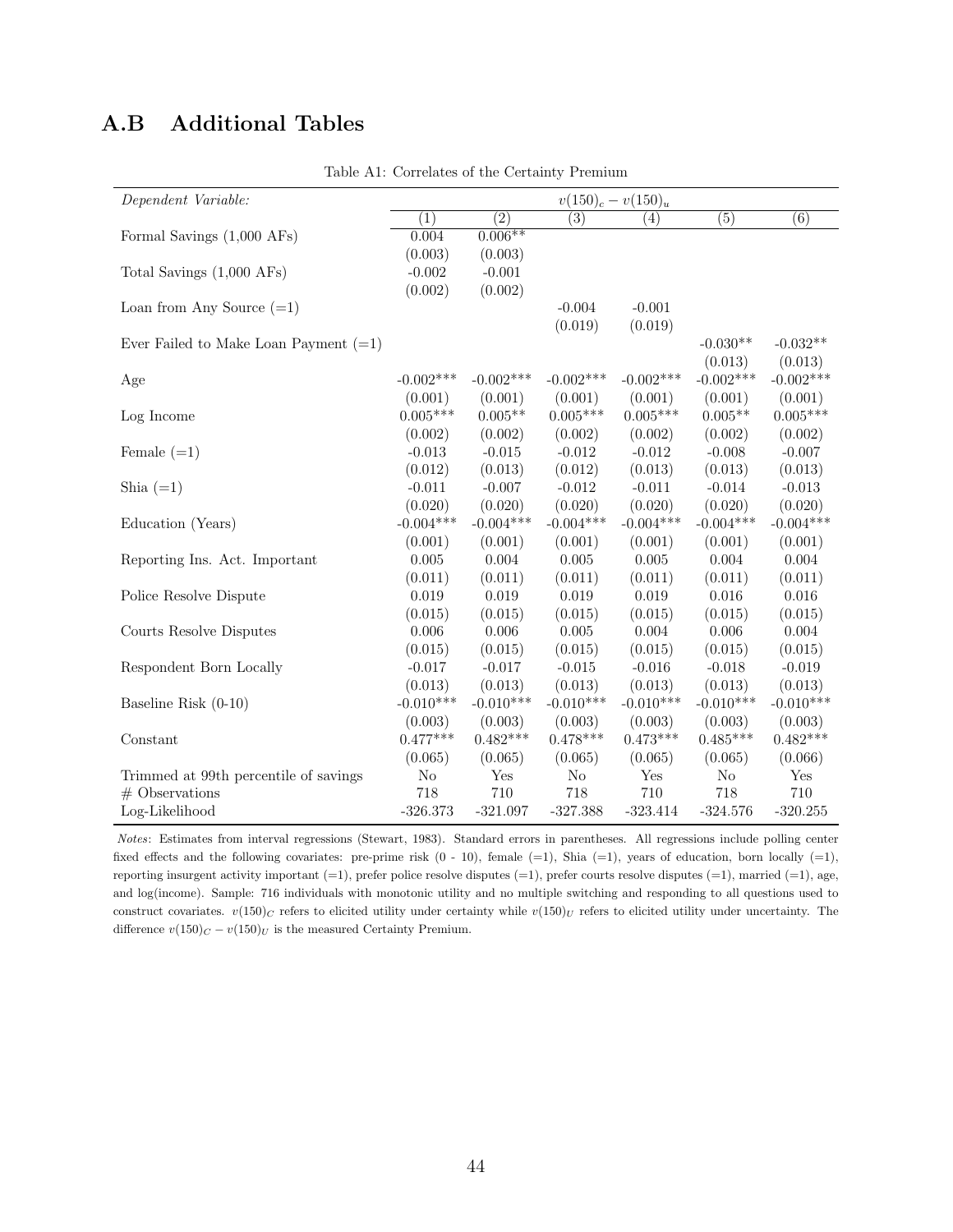| Panel A - Effects by Intensity of Violence |                |                  |                  |                  |                  |                       |  |
|--------------------------------------------|----------------|------------------|------------------|------------------|------------------|-----------------------|--|
| Dependent Variable:                        |                | $v(150)_u$       |                  | $v(150)_c$       |                  | $v(150)_c - v(150)_u$ |  |
|                                            | (1)            | $\overline{(2)}$ | $\overline{(3)}$ | $\overline{(4)}$ | $\overline{(5)}$ | (6)                   |  |
| $FEAR (=1)$                                | $-0.040**$     | $-0.056***$      | $-0.013$         | $-0.018*$        | $0.027**$        | $0.037***$            |  |
|                                            | (0.019)        | (0.019)          | (0.010)          | (0.010)          | (0.012)          | (0.012)               |  |
| Violence Intensity $(0-1)$                 | $0.094*$       | 0.043            | 0.040            | 0.019            | $-0.054$         | $-0.025$              |  |
|                                            | (0.056)        | (0.058)          | (0.033)          | (0.033)          | (0.039)          | (0.036)               |  |
| FEAR x Violence Intens.                    | $-0.448**$     | $-0.447**$       | $-0.188*$        | $-0.205**$       | $0.262***$       | $0.247***$            |  |
|                                            | (0.190)        | (0.189)          | (0.105)          | (0.101)          | (0.094)          | (0.093)               |  |
| Constant                                   | $0.254***$     | 0.065            | $0.622***$       | $0.515***$       | $0.368***$       | $0.445***$            |  |
|                                            | (0.012)        | (0.049)          | (0.005)          | (0.026)          | (0.009)          | (0.032)               |  |
| Covariates                                 | N <sub>o</sub> | Yes              | $\rm No$         | Yes              | $\rm No$         | Yes                   |  |
| $#$ Observations                           | 816            | 718              | 816              | 718              | 816              | 718                   |  |
| $#$ Clusters                               | 278            | 267              | 278              | 267              | 278              | 267                   |  |
| Log-Likelihood                             | $-1283.412$    | $-1103.342$      | $-1299.113$      | $-1122.255$      | $-571.532$       | $-466.268$            |  |
| Panel B - Recent Violence and Old Violence |                |                  |                  |                  |                  |                       |  |
| $FEAR (=1)$                                | $-0.026$       | $-0.044*$        | $-0.010$         | $-0.010$         | 0.015            | $0.027*$              |  |
|                                            | (0.023)        | (0.024)          | (0.012)          | (0.012)          | (0.015)          | (0.015)               |  |
| Violence $(4/02 - 9/05)$                   | $-0.009$       | $-0.009$         | $-0.012$         | $-0.008$         | $-0.006$         | $-0.004$              |  |
|                                            | (0.023)        | (0.027)          | (0.011)          | (0.012)          | (0.016)          | (0.019)               |  |
| FEAR x Violence $(04/02 - 09/05)$          | $-0.007$       | 0.010            | 0.002            | 0.007            | 0.012            | 0.004                 |  |
|                                            | (0.051)        | (0.064)          | (0.026)          | (0.031)          | (0.029)          | (0.035)               |  |
| Violence $(10/05 - 12/07)$                 | $-0.003$       | 0.007            | $-0.005$         | 0.011            | $-0.001$         | $-0.007$              |  |
|                                            | (0.019)        | (0.021)          | (0.009)          | (0.012)          | (0.014)          | (0.015)               |  |
| FEAR x Violence $(10/05 - 12/07)$          | $-0.026$       | $-0.030$         | $-0.017$         | $-0.050*$        | 0.005            | 0.004                 |  |
|                                            | (0.041)        | (0.044)          | (0.021)          | (0.028)          | (0.024)          | (0.026)               |  |
| Violence $(1/08 - 2/10)$                   | 0.006          | $-0.002$         | 0.005            | 0.013            | $-0.001$         | 0.001                 |  |
|                                            | (0.021)        | (0.023)          | (0.010)          | (0.016)          | (0.015)          | (0.015)               |  |
| FEAR x Violence $(1/08 - 2/10)$            | $-0.061*$      | $-0.057$         | $-0.008$         | $-0.041$         | $0.054**$        | $0.052**$             |  |
|                                            | (0.037)        | (0.038)          | (0.021)          | (0.027)          | (0.025)          | (0.026)               |  |
| Constant                                   | $0.261***$     | 0.073            | $0.627***$       | $0.517***$       | $0.366***$       | $0.445***$            |  |
|                                            | (0.016)        | (0.051)          | (0.007)          | (0.027)          | (0.012)          | (0.034)               |  |
| Covariates                                 | $\rm No$       | Yes              | No               | Yes              | $\rm No$         | Yes                   |  |
| $#$ Observations                           | 816            | 718              | 816              | 718              | 816              | 718                   |  |
| $#$ Clusters                               | 278            | 267              | 278              | 267              | 278              | 267                   |  |
| Log-Likelihood                             | $-1282.684$    | $-1103.298$      | $-1298.646$      | $-1121.006$      | $-569.341$       | $-464.482$            |  |

Table A2: Robustness - Intensity and Time Period of Violence

*Notes*: Estimates from interval regressions (Stewart, 1983). Robust standard errors clustered at the Polling Center level reported in parentheses. All regressions include province fixed effects where noted. Violence data are from ISAF CIDNE. Violence is defined as a violent event occurring within one kilometer of interview location over the period April 2002 - February 2010. Temporal violence measures are defined to be exclusive. Sample: 816 individuals with monotonic utility and no multiple switching. The difference  $v(150)_C - v(150)_U$  is the measured Certainty Premium. The covariates are pre-prime risk  $(0 - 10)$ , female  $(=1)$ , Shia  $(=1)$ , years of education, born locally  $(=1)$ , reporting insurgent activity important  $(=1)$ , prefer police resolve disputes  $(=1)$ , prefer courts resolve disputes  $(=1)$ , married  $(=1)$ , age, and log(income).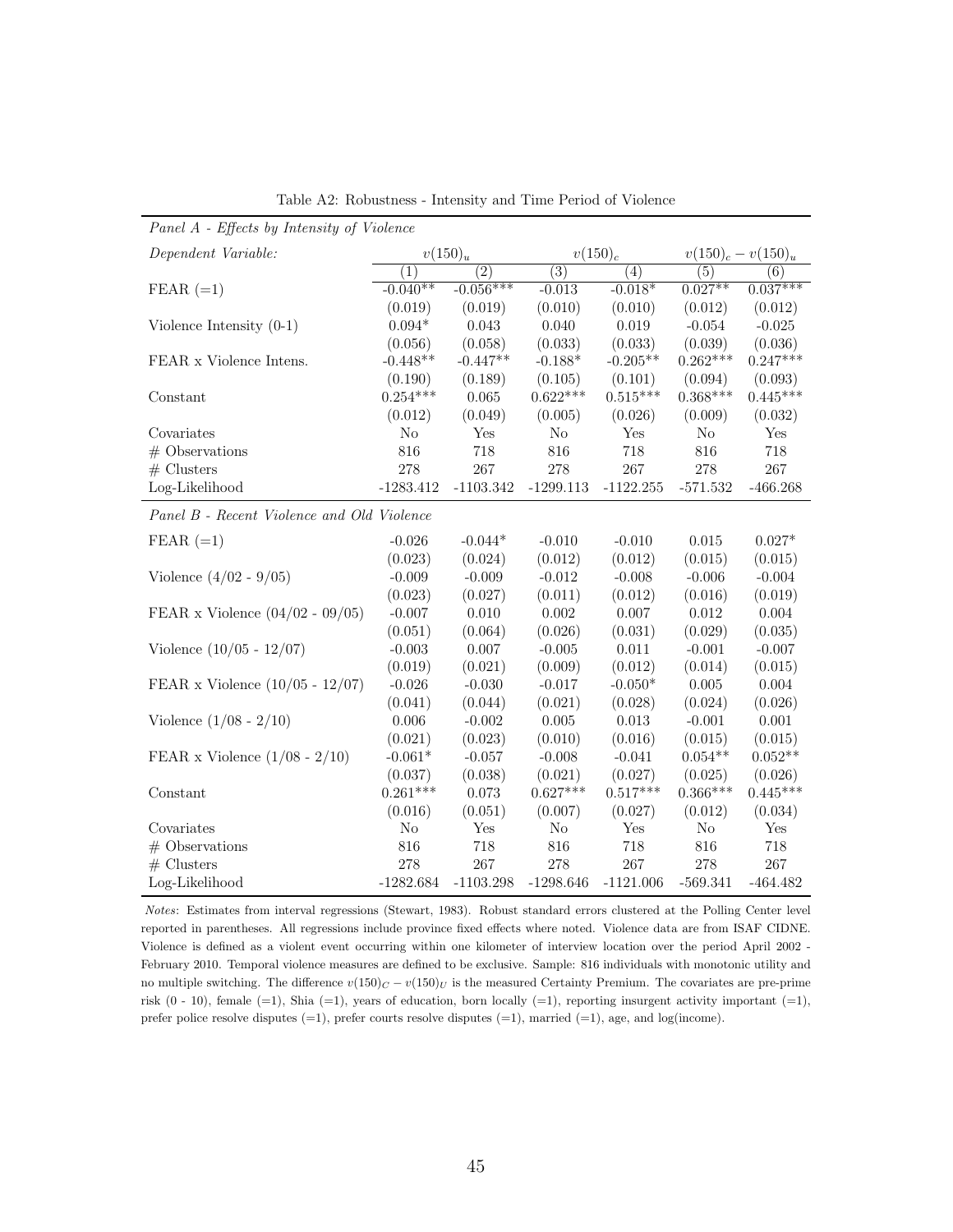| Panel A: Assigning Events To Only the Nearest Polling Center<br>Dependent Variable: |                  |            |            | $v(150)_c - v(150)_u$ |                  |                  |
|-------------------------------------------------------------------------------------|------------------|------------|------------|-----------------------|------------------|------------------|
|                                                                                     | $\overline{(1)}$ | (2)        | (3)        | (4)                   | $\overline{(5)}$ | $\overline{(6)}$ |
| $FEAR (=1)$                                                                         | 0.022            | $0.029**$  | 0.004      | 0.015                 | 0.013            | 0.021            |
|                                                                                     | (0.014)          | (0.015)    | (0.016)    | (0.016)               | (0.017)          | (0.017)          |
| Violence $(0.5 \text{ km})$                                                         | 0.003            | $-0.001$   |            |                       |                  |                  |
|                                                                                     | (0.013)          | (0.014)    |            |                       |                  |                  |
| FEAR x Violence (0.5 km)                                                            | 0.036            | $0.045**$  |            |                       |                  |                  |
|                                                                                     | (0.022)          | (0.022)    |            |                       |                  |                  |
| Violence $(1 \text{ km})$                                                           |                  |            | $-0.008$   | $-0.010$              |                  |                  |
|                                                                                     |                  |            | (0.014)    | (0.015)               |                  |                  |
| FEAR x Violence (1 km)                                                              |                  |            | $0.061***$ | $0.060***$            |                  |                  |
|                                                                                     |                  |            | (0.021)    | (0.022)               |                  |                  |
| Violence $(3 \text{ km})$                                                           |                  |            |            |                       | $-0.002$         | $-0.011$         |
|                                                                                     |                  |            |            |                       | (0.014)          | (0.015)          |
| FEAR x Violence (3 km)                                                              |                  |            |            |                       | $0.038^{\ast}$   | $0.039^{\ast}$   |
|                                                                                     |                  |            |            |                       | (0.022)          | (0.022)          |
| Constant                                                                            | $0.363***$       | $0.442***$ | $0.367***$ | $0.444***$            | $0.366***$       | $0.448***$       |
|                                                                                     | (0.011)          | (0.033)    | (0.014)    | (0.035)               | (0.015)          | (0.035)          |
| Covariates                                                                          | No               | Yes        | No         | Yes                   | No               | Yes              |
| $#$ Observations                                                                    | 816              | 718        | 816        | 718                   | 816              | 718              |
| $#$ Clusters                                                                        | 278              | 267        | 278        | 267                   | 278              | 267              |
| Log-Likelihood                                                                      | $-571.095$       | $-465.566$ | $-568.666$ | $-463.932$            | $-571.116$       | $-466.230$       |
| Panel B: Assigning Events To All Nearby Polling Centers                             |                  |            |            |                       |                  |                  |
| $FEAR (=1)$                                                                         | 0.015            | 0.023      | 0.017      | 0.023                 | 0.009            | $0.084**$        |
|                                                                                     | (0.015)          | (0.015)    | (0.023)    | (0.023)               | (0.038)          | (0.040)          |
| Violence $(0.5 \text{ km})$                                                         | 0.002            | $-0.004$   |            |                       |                  |                  |
|                                                                                     | (0.014)          | (0.015)    |            |                       |                  |                  |
| $FEAR x$ Violence $(0.5 \text{ km})$                                                | $0.041*$         | $0.043*$   |            |                       |                  |                  |
|                                                                                     | (0.022)          | (0.022)    |            |                       |                  |                  |
| Violence $(1 \text{ km})$                                                           |                  |            | 0.004      | $-0.013$              |                  |                  |
|                                                                                     |                  |            | (0.017)    | (0.018)               |                  |                  |
| FEAR x Violence (1 km)                                                              |                  |            | 0.023      | 0.028                 |                  |                  |
|                                                                                     |                  |            | (0.026)    | (0.026)               |                  |                  |
| Violence $(3 \text{ km})$                                                           |                  |            |            |                       | $-0.016$         | 0.004            |
|                                                                                     |                  |            |            |                       | (0.025)          | (0.022)          |
| FEAR x Violence (3 km)                                                              |                  |            |            |                       | 0.028            | $-0.044$         |
|                                                                                     |                  |            |            |                       | (0.040)          | (0.041)          |
| Constant                                                                            | $0.362***$       | $0.440***$ | $0.361***$ | $0.454***$            | $0.382***$       | $0.439***$       |
|                                                                                     | (0.013)          | (0.034)    | (0.018)    | (0.038)               | (0.026)          | (0.038)          |
| Covariates                                                                          | No               | Yes        | No         | Yes                   | No               | Yes              |
| $#$ Observations                                                                    | 816              | 718        | 816        | 718                   | 816              | 718              |
| $#$ Clusters                                                                        | 278              | 267        | 278        | 267                   | 278              | 267              |
| Log-Likelihood                                                                      | -570.469         | $-465.553$ | $-572.177$ | -467.126              | $-572.606$       | -467.158         |

Table A3: Robustness - Redefining the Polling Catchment Radius

*Notes*: Robust standard errors clustered at the Polling Center level reported in parentheses. Regressions include province fixed effects. Estimates are from single interval regressions (Stewart, 1983). Violence data are from ISAF CIDNE. Violence is defined as a violent event occurring within one kilometer of interview location over the period April - February 2010. Sample: 816 individuals with monotonic utility and no multiple switching. The difference  $v(150)_C - v(150)_U$  is the measured Certainty Premium. The covariates are pre-prime risk (0 -10), female  $(=1)$ , Shia  $(=1)$ , years of education, born locally  $(=1)$ , reporting insurgent activity important  $(=1)$ , prefer police resolve disputes (=1), prefer courts resolve disputes (=1), married (=1), age, and log(income).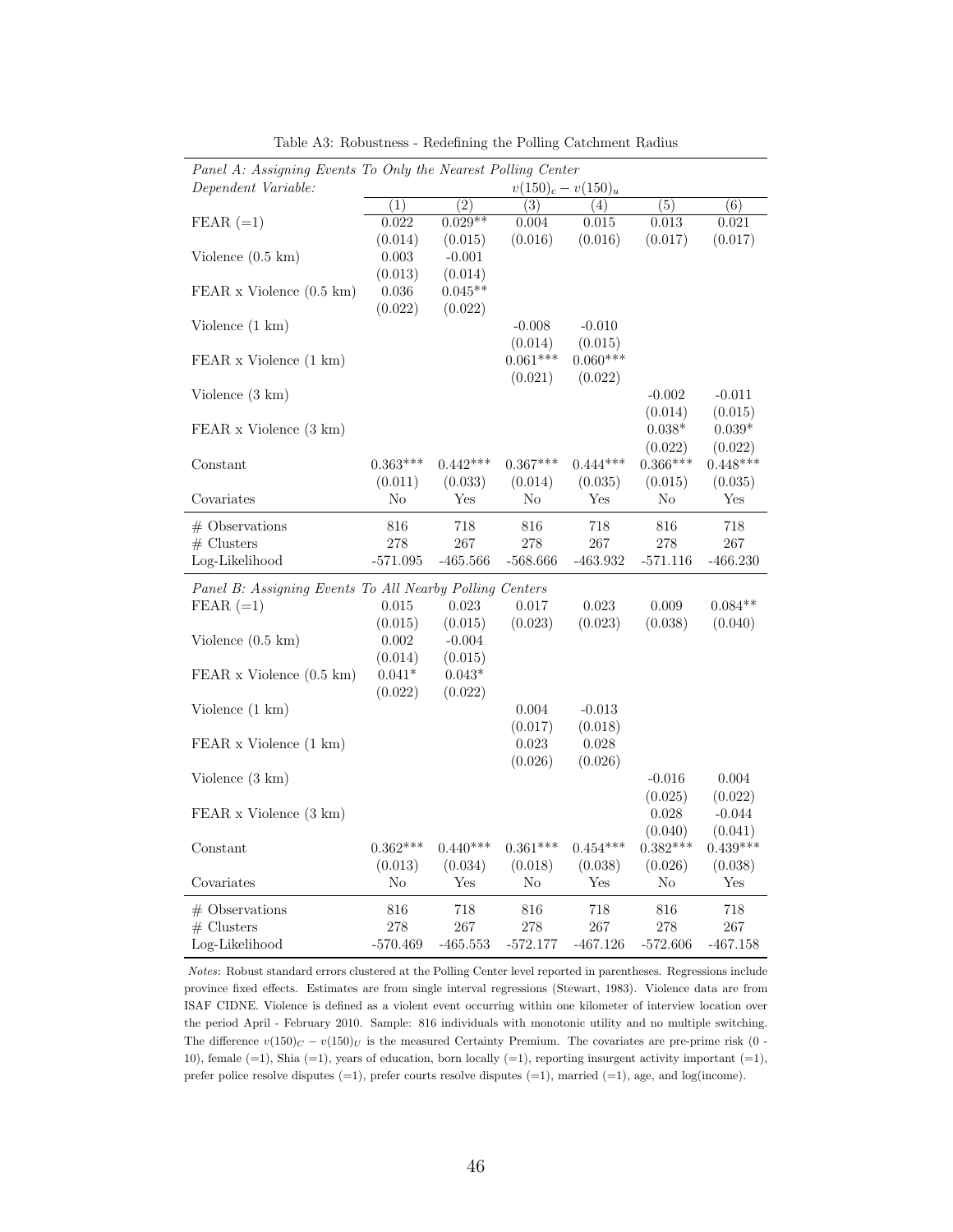| Dependent Variable:          | Multiple Switcher $(=1)$ |                   |            |                  |            |            | Non-monotonic Utility $(=1)$ |          |
|------------------------------|--------------------------|-------------------|------------|------------------|------------|------------|------------------------------|----------|
|                              | (1)                      | $\left( 2\right)$ | 3)         | $\left(4\right)$ | (5)        | (6)        | 7)                           | (8)      |
| $\overline{\text{FEAR}(-1)}$ | $-0.022$                 | $-0.008$          | $-0.022$   | $-0.046$         | $-0.011$   | $-0.011$   | $-0.024$                     | $-0.040$ |
|                              | (0.021)                  | (0.031)           | (0.030)    | (0.042)          | (0.022)    | (0.033)    | (0.030)                      | (0.042)  |
| Violence $(=1)$              |                          | $-0.037$          | $-0.026$   |                  |            | $-0.046*$  | $-0.004$                     |          |
|                              |                          | (0.026)           | (0.027)    |                  |            | (0.026)    | (0.027)                      |          |
| FEAR x Violence              |                          | $-0.033$          | $-0.003$   | 0.018            |            | $-0.002$   | 0.018                        | 0.050    |
|                              |                          | (0.042)           | (0.040)    | (0.055)          |            | (0.044)    | (0.039)                      | (0.053)  |
| Constant                     | $0.134***$               | $0.151***$        | $0.194***$ | 0.152            | $0.132***$ | $0.154***$ | $0.122*$                     | 0.069    |
|                              | (0.013)                  | (0.019)           | (0.065)    | (0.107)          | (0.013)    | (0.019)    | (0.065)                      | (0.120)  |
| Covariates                   | No                       | No                | Yes        | Yes              | No         | No         | Yes                          | Yes      |
| <b>Fixed Effects</b>         | N <sub>o</sub>           | No                | Province   | PC               | No         | No         | Province                     | PC.      |
| $#$ Observations             | 977                      | 977               | 858        | 858              | 977        | 977        | 858                          | 858      |
| # Clusters                   | 286                      | 286               | 277        | 277              | 286        | 286        | 277                          | 277      |
| R-Squared                    | 0.001                    | 0.006             | 0.276      | 0.535            | 0.000      | 0.005      | 0.262                        | 0.527    |

Table A4: Robustness - Decision Error

*Notes*: Estimates from OLS regressions. Robust standard errors clustered at the polling center level reported in parentheses. Polling center or province fixed effects noted. Violence data are from ISAF CIDNE. Violence is defined as a violent event occurring within one kilometer of interview location over the period April 2002- February 2010. Sample: 977 individuals who completed the experimental tasks. Columns 4 and 8 omit Violence (=1) as it is measured at the PC level. The covariates are pre-prime risk  $(0 - 10)$ , female  $(=1)$ , Shia  $(=1)$ , years of education, born locally  $(=1)$ , reporting insurgent activity important  $(=1)$ , prefer police resolve disputes  $(=1)$ , prefer courts resolve disputes  $(=1)$ , married  $(=1)$ , age, and log(income).

| Dependent Variable:  |                  |                |                  |          | Failed to Complete Choice Task 1 or Choice Task $2 (=1)$ |
|----------------------|------------------|----------------|------------------|----------|----------------------------------------------------------|
|                      | $\left(1\right)$ | $^{\prime}2)$  | $\left(3\right)$ | (4)      | $\left(5\right)$                                         |
| $FEAR (=1)$          | 0.011            | 0.019          | 0.004            | 0.006    | 0.004                                                    |
|                      | (0.023)          | (0.034)        | (0.033)          | (0.033)  | (0.045)                                                  |
| Violence $(=1)$      |                  | $-0.003$       | $-0.013$         | 0.019    |                                                          |
|                      |                  | (0.027)        | (0.026)          | (0.025)  |                                                          |
| FEAR x Violence      |                  | $-0.020$       | 0.005            | 0.001    | 0.010                                                    |
|                      |                  | (0.045)        | (0.044)          | (0.043)  | (0.059)                                                  |
| Constant             | $0.130***$       | $0.131***$     | $0.098*$         | $-0.097$ | $-0.143$                                                 |
|                      | (0.014)          | (0.020)        | (0.057)          | (0.060)  | (0.117)                                                  |
| Covariates           | No               | No             | N <sub>o</sub>   | Yes      | Yes                                                      |
| <b>Fixed Effects</b> | N <sub>o</sub>   | N <sub>o</sub> | N <sub>0</sub>   | Province | PC                                                       |
| $#$ Observations     | 1127             | 1127           | 997              | 997      | 997                                                      |
| $#$ Clusters         | 287              | 287            | 279              | 279      | 279                                                      |
| R-Squared            | 0.000            | 0.001          | 0.170            | 0.259    | 0.410                                                    |

Table A5: Robustness - Attrition from Decision Tasks

*Notes*: Estimates from OLS regressions. Robust standard errors clustered at the polling center level reported in parentheses. Polling center or province fixed effects noted. Violence data are from ISAF CIDNE. Violence is defined as a violent event occurring within one kilometer of interview location over the period April 2002- February 2010. Sample: 1127 who consented to participate. individuals with positive  $v(150)$  and no multiple switching.  $v(150)_C$  Column 5 omits Violence  $(=1)$  as it is measured at the PC level. The covariates are pre-prime risk  $(0 - 10)$ , female  $(=1)$ , Shia  $(=1)$ , years of education, born locally  $(=1)$ , reporting insurgent activity important  $(=1)$ , prefer police resolve disputes  $(=1)$ , prefer courts resolve disputes  $(=1)$ , married  $(=1)$ , age, and log(income).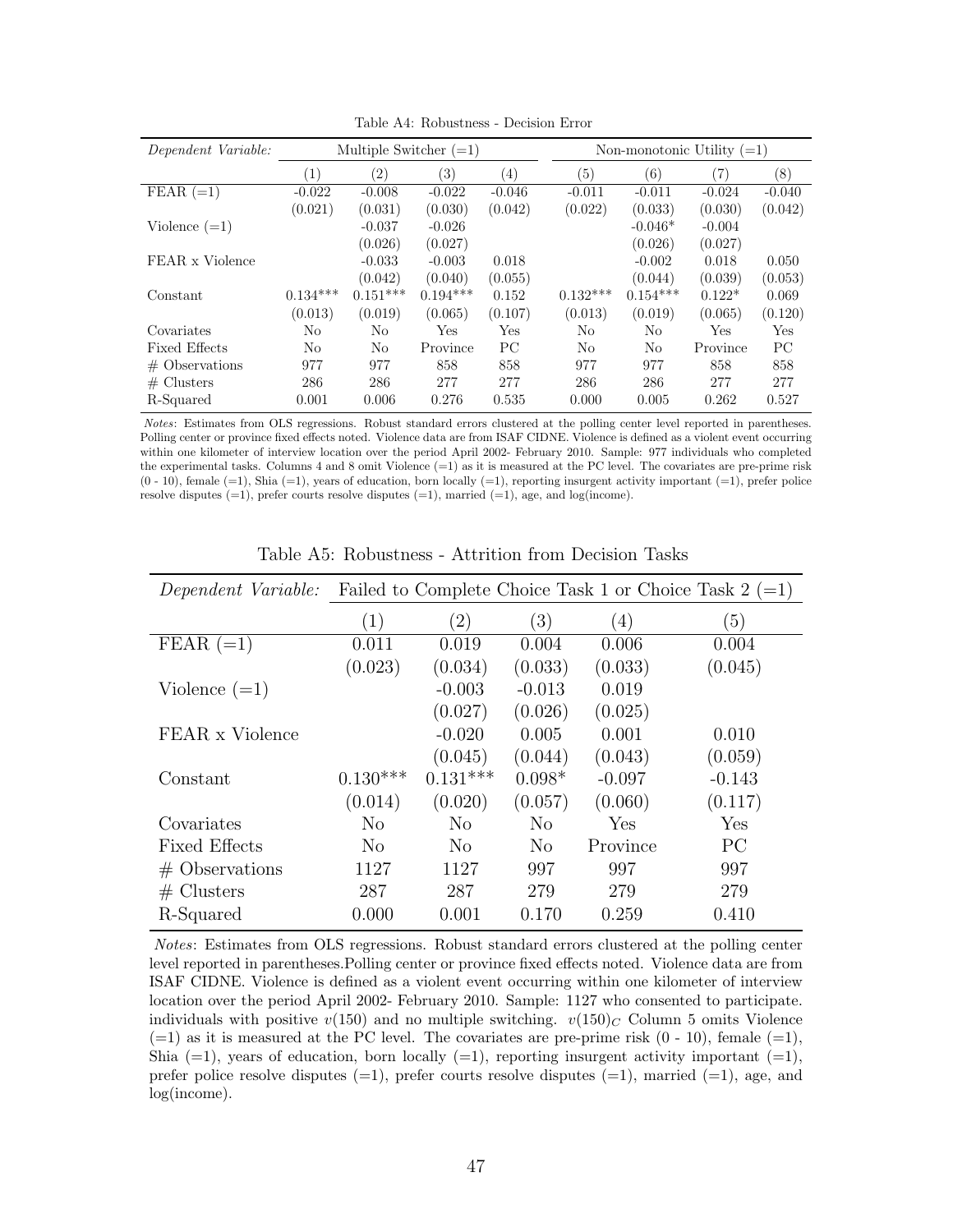| Dependent Variable:    | $v(150)_c - v(150)_u$ |                   |                  |                  |                  |            |  |
|------------------------|-----------------------|-------------------|------------------|------------------|------------------|------------|--|
|                        | $\left(1\right)$      | $\left( 2\right)$ | $\overline{(3)}$ | $\left(4\right)$ | $\overline{(5)}$ | (6)        |  |
| $FEAR (=1)$            | $0.027**$             | $0.037***$        | $0.033***$       | $0.042***$       | $0.034***$       | $0.044***$ |  |
|                        | (0.011)               | (0.011)           | (0.011)          | (0.011)          | (0.011)          | (0.011)    |  |
| Explosions             | 0.000                 | 0.015             |                  |                  |                  |            |  |
|                        | (0.056)               | (0.051)           |                  |                  |                  |            |  |
| FEAR x Explosions      | $0.013**$             | $0.012**$         |                  |                  |                  |            |  |
|                        | (0.006)               | (0.006)           |                  |                  |                  |            |  |
| Indirect Fire          |                       |                   | 0.021            | 0.043            |                  |            |  |
|                        |                       |                   | (0.105)          | (0.168)          |                  |            |  |
| FEAR x Indirect Fire   |                       |                   | 0.012            | 0.016            |                  |            |  |
|                        |                       |                   | (0.011)          | (0.011)          |                  |            |  |
| Small Arms Fire        |                       |                   |                  |                  | 0.104            | 0.023      |  |
|                        |                       |                   |                  |                  | (0.158)          | (0.084)    |  |
| FEAR x Small Arms Fire |                       |                   |                  |                  | 0.006            | 0.006      |  |
|                        |                       |                   |                  |                  | (0.006)          | (0.006)    |  |
| Constant               | $0.300***$            | $0.431***$        | $0.307***$       | $0.463***$       | $0.306***$       | $0.463***$ |  |
|                        | (0.098)               | (0.096)           | (0.051)          | (0.065)          | (0.051)          | (0.065)    |  |
| Covariates             | No                    | Yes               | N <sub>o</sub>   | Yes              | N <sub>o</sub>   | Yes        |  |
| $#$ Observations       | 816                   | 718               | 816              | 718              | 816              | 718        |  |
| Log-Likelihood         | -421.382              | $-315.578$        | $-422.967$       | $-316.700$       | -423.132         | $-317.201$ |  |

Table A6: Treatment Effects by Event Type

*Notes*: Estimates from interval regressions (Stewart, 1983). Standard errors in parentheses. All regressions include polling center fixed effects. Explosions include the 580 IED explosion incidents and five mine strikes in our sample. Covariates are: pre-prime risk (0 - 10), female (=1), Shia (=1), years of education, born locally  $(-1)$ , reporting insurgent activity important  $(-1)$ , prefer police resolve disputes  $(-1)$ , prefer courts resolve disputes (=1), married (=1), age, and log(income). Sample: 816 individuals with monotonic utility and no multiple switching.  $v(150)_C$  refers to elicited utility under certainty while  $v(150)_U$  refers to elicited utility under uncertainty. The difference  $v(150)_C - v(150)_U$  is the measured Certainty Premium.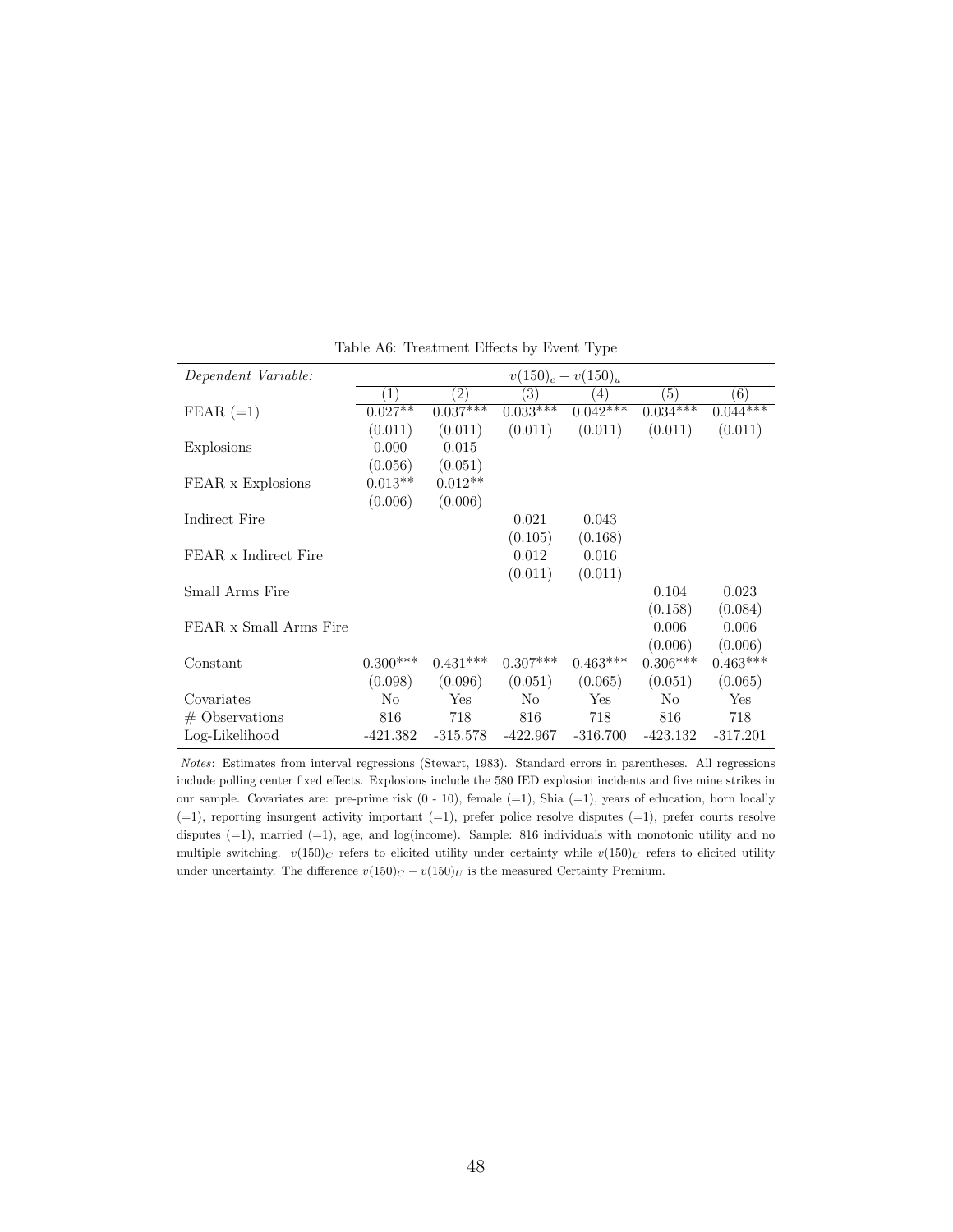| Panel A - Self-Reported Violence Results                                            |                |                  |                  |             |                       |                   |  |  |
|-------------------------------------------------------------------------------------|----------------|------------------|------------------|-------------|-----------------------|-------------------|--|--|
| Dependent Variable:                                                                 |                | $v(150)_u$       |                  | $v(150)_c$  | $v(150)_c - v(150)_u$ |                   |  |  |
|                                                                                     | (1)            | $\overline{(2)}$ | $\overline{(3)}$ | (4)         | (5)                   | $\left( 6\right)$ |  |  |
| Self-Reported Violence $(=1)$                                                       | 0.019          | 0.014            | $0.019*$         | 0.015       | 0.001                 | 0.003             |  |  |
|                                                                                     | (0.020)        | (0.021)          | (0.010)          | (0.011)     | (0.012)               | (0.013)           |  |  |
| Constant                                                                            | $0.234***$     | 0.049            | $0.611***$       | $0.510***$  | $0.377***$            | $0.455***$        |  |  |
|                                                                                     | (0.013)        | (0.050)          | (0.006)          | (0.027)     | (0.009)               | (0.031)           |  |  |
| Covariates                                                                          | N <sub>o</sub> | Yes              | N <sub>o</sub>   | Yes         | N <sub>o</sub>        | Yes               |  |  |
| $#$ Observations                                                                    | 816            | 718              | 816              | 718         | 816                   | 718               |  |  |
| $#$ Clusters                                                                        | 278            | 267              | 278              | 267         | 278                   | 267               |  |  |
| Log-Likelihood                                                                      | $-1289.147$    | $-1112.244$      | $-1300.611$      | $-1126.228$ | $-577.533$            | $-475.176$        |  |  |
| Panel B - Self-Reported Violence and Prime Sensitivity                              |                |                  |                  |             |                       |                   |  |  |
| $FEAR (=1)$                                                                         | $-0.035*$      | $-0.042**$       | $-0.009$         | $-0.010$    | $0.025**$             | $0.030**$         |  |  |
|                                                                                     | (0.020)        | (0.021)          | (0.010)          | (0.011)     | (0.012)               | (0.012)           |  |  |
| Self-Reported Violence $(=1)$                                                       | 0.041          | $0.051*$         | $0.031**$        | $0.035***$  | $-0.010$              | $-0.016$          |  |  |
|                                                                                     | (0.025)        | (0.027)          | (0.012)          | (0.013)     | (0.015)               | (0.016)           |  |  |
| FEAR x Self-Reported Violence                                                       | $-0.073*$      | $-0.116***$      | $-0.039*$        | $-0.062***$ | 0.036                 | $0.058*$          |  |  |
|                                                                                     | (0.043)        | (0.042)          | (0.022)          | (0.022)     | (0.029)               | (0.030)           |  |  |
| Constant                                                                            | $0.245***$     | 0.052            | $0.614***$       | $0.507***$  | $0.369***$            | $0.451***$        |  |  |
|                                                                                     | (0.014)        | (0.050)          | (0.006)          | (0.026)     | (0.010)               | (0.032)           |  |  |
| Covariates                                                                          | N <sub>o</sub> | Yes              | N <sub>o</sub>   | Yes         | N <sub>o</sub>        | Yes               |  |  |
| $#$ Observations                                                                    | 816            | 718              | 816              | 718         | 816                   | 718               |  |  |
| $#$ Clusters                                                                        | 278            | 267              | 278              | 267         | 278                   | 267               |  |  |
| Log-Likelihood                                                                      | $-1283.269$    | $-1101.633$      | $-1297.080$      | $-1119.096$ | $-572.029$            | $-465.470$        |  |  |
| Panel C - Self-Reported Violence and Prime Sensitivity - Including PC Fixed Effects |                |                  |                  |             |                       |                   |  |  |
| $FEAR (=1)$                                                                         | $-0.036*$      | $-0.044**$       | $-0.007$         | $-0.010$    | $0.029**$             | $0.034***$        |  |  |
|                                                                                     | (0.020)        | (0.021)          | (0.010)          | (0.011)     | (0.012)               | (0.012)           |  |  |
| Self-Reported Violence $(=1)$                                                       | $0.057**$      | $0.084***$       | $0.041***$       | $0.056***$  | $-0.016$              | $-0.030*$         |  |  |
|                                                                                     | (0.027)        | (0.027)          | (0.014)          | (0.014)     | (0.016)               | (0.016)           |  |  |
| FEAR x Self-Reported Violence                                                       | $-0.093**$     | $-0.144***$      | $-0.056***$      | $-0.087***$ | 0.031                 | $0.052**$         |  |  |
|                                                                                     | (0.043)        | (0.044)          | (0.022)          | (0.022)     | (0.025)               | (0.025)           |  |  |
| Constant                                                                            | $0.302***$     | 0.004            | $0.612***$       | $0.493***$  | $0.311***$            | $0.472***$        |  |  |
|                                                                                     | (0.084)        | (0.111)          | (0.043)          | (0.057)     | (0.051)               | (0.064)           |  |  |
| Covariates                                                                          | N <sub>o</sub> | Yes              | N <sub>o</sub>   | Yes         | N <sub>o</sub>        | Yes               |  |  |
| $#$ Observations                                                                    | 816            | 718              | 816              | 718         | 816                   | 718               |  |  |
| Log-Likelihood                                                                      | $-1170.460$    | $-978.519$       | $-1188.251$      | $-995.419$  | $-422.743$            | $-315.094$        |  |  |

Table A7: Self-Reported Attacks, Primes, and Elicited Utility

*Notes*: Estimates from interval regressions (Stewart, 1983). Robust standard errors clustered at the Polling Center level reported in parentheses in Panels A and B. Regressions include province fixed effects in Panels A and B and polling center fixed effects in Panel C. Self-reported violence is a positive response to the question: "have you lived in a neighborhood that has experienced attacks in the last 5 years?" Sample: 816 individuals with monotonic utility and no multiple switching.  $v(150)_C$  refers to elicited utility under certainty while  $v(150)_U$  refers to elicited utility under uncertainty. The differences  $v(150)_{C} - v(150)_{U}$  is the measured Certainty Premium. The covariates are pre-prime risk  $(0 - 10)$ , female  $(=1)$ , Shia  $(=1)$ , years of education, born locally  $(=1)$ , reporting insurgent activity important  $(=1)$ , prefer police resolve disputes  $(=1)$ , prefer courts resolve disputes  $(=1)$ , married  $(=1)$ , age, and log(income).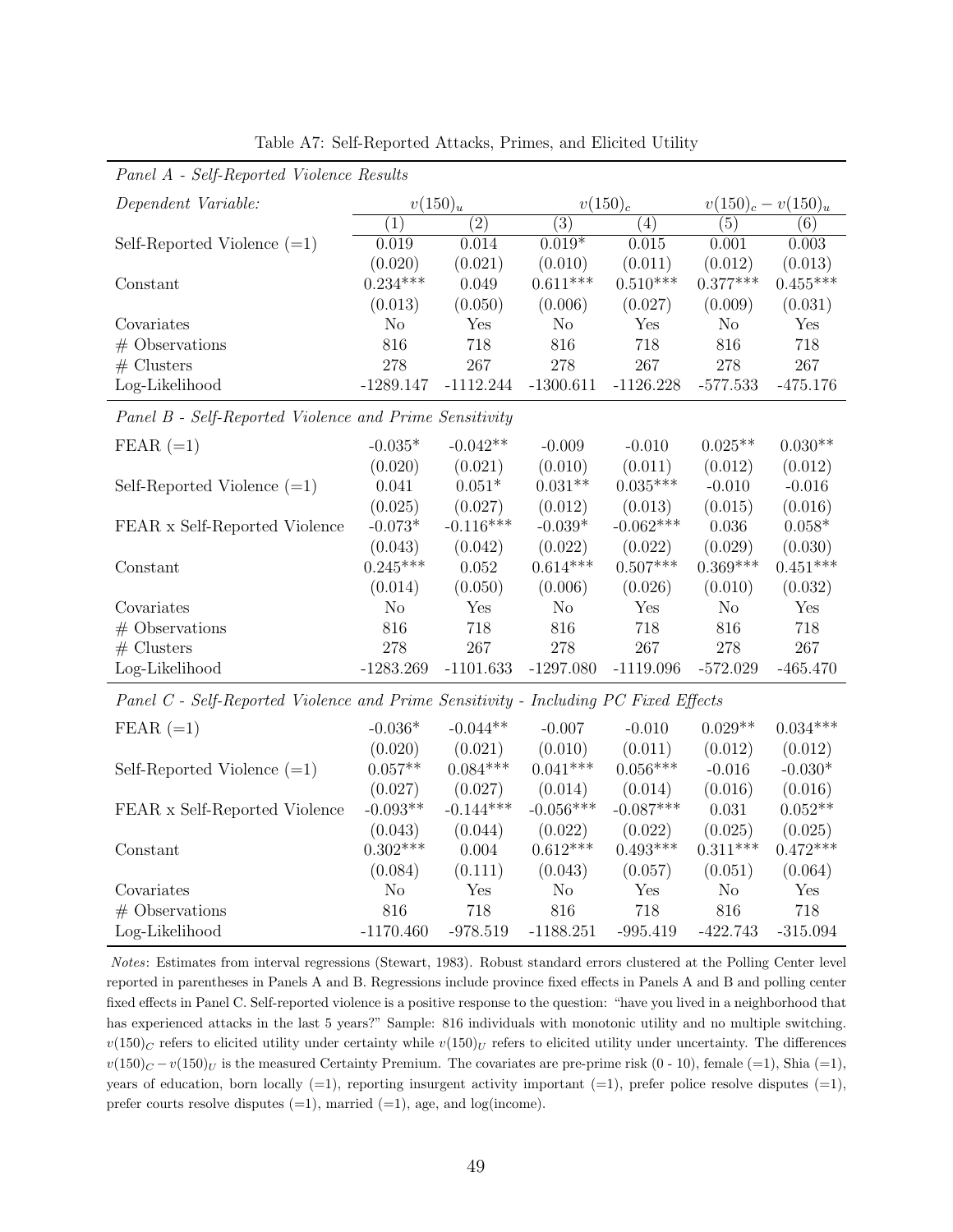## A.C Robustness Questions

- 1. How willing are you to take risks regarding your households finances? Please tick a box on the scale, where the value 0 means: "unwilling to take risks" and the value 10 means: "fully prepared to take risks."
- 2. In your opinion, how important is it for you to share information about insurgents to ISAF (for example, pending IED attacks or the location of weapons caches): is it very important, somewhat important, or not at all important? 1.Very important 2. Somewhat important 3. Not at all important 98.Dont know 99.RTA
- 3. If you had a dispute with a neighbor, who would you trust to settle it (randomize ordering): head of family, police, courts, religious leaders, shura, elders, ISAF, or other?
	- 1. Head of family
	- 2. Police
	- 3. Courts
	- 4. Religious leaders
	- 5. Shura
	- 6. Elders
	- 7. ISAF
	- 8. Other (record verbatim)
	- 98. Dont know
	- 99. RTA
- 4. Were you born in this village, or did you move here from somewhere else?
	- 1. Born here
	- 2. Moved
	- 98. Dont know
	- 99. RTA
- 5. Have you lived in a neighborhood that has experienced attacks in the last 5 years?
	- 1. Yes
	- 2. No 98.Dont know 99. RTA
- 6. In your opinion, please tell us how likely you think it is that insurgent-related violence will occur in your community. Please tick a box on the scale, where the value 0 means: "there is no chance of violence in my community" and the value 10 means: "violence will certainly happen in my community."